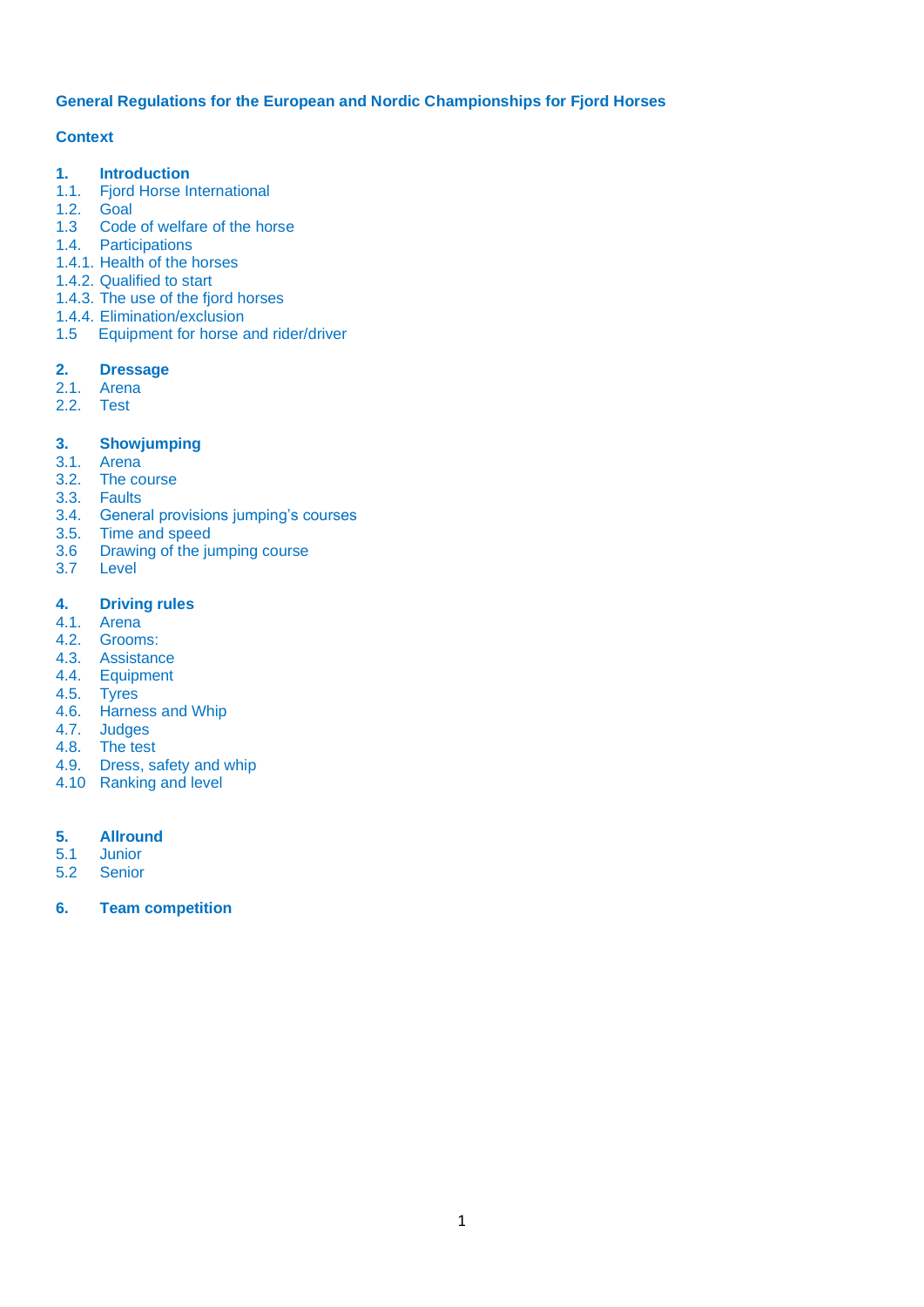#### **General Regulations for the Open Championships for Fjord Horses 1. Introduction**

**1.1**. In the statutes of Fjord Horse International (FjHI) one of the aims is to initiate and to promote international events such as breed shows and championships. The General Regulations (GRs) are established so that individual Athletes and teams of Athletes from different National Federations (NFs) may compete against each other under fair and equal conditions with the welfare of the horse being always the paramount consideration.

The EU and Nordic Championships can only be held with the approval of at least three participating countries. The countries organizing future Championships (Nordic and European) are invited to provide constructive input on this document.

All specifications are to be found in FjHIs rules and General Regulations.

These rules are written by the board of the FjHI with support of experienced sport athletes.

The Board of the FjHI and the organizers are not responsible for any accident or damage to horses and / or other property of the participants / spectators, or for damages resulting from accidents of any nature and cause. Participants are responsible for their own and their horses' insurances.

# **1.2. Goal**

The objective is to promote fjord horses in general use by passing the tests / competitions.

Active Fjords offer their owners additional opportunities to participate in Championships. This may ultimately result in a higher level of the equipage. In addition, the social aspect is important to bring together fjord horse people and exchange information.

# **1.3 Code of conduct for the welfare of the horse**

The Fjord Horse International requires all those involved in equestrian sport to adhere to the F.E.I. code of Conduct for the welfare of the horse and to acknowledge and accept that at all times. The welfare of the horse must be the paramount consideration.

F.E.I`s Anti- doping rules need to be followed. http://inside.fei.org/fei/cleansport/

# **1.4 Participation**

For all details that are not mentioned in this document, we refer to the GRs of the F.E.I. and the local rules in the hosting nation.

## **1.4.1 Health and vaccination of the horses**

The day before or the day of the starting of the competition, there will be a veterinarian control of all the horses.

- Each participating fjord horse should be in possession of a pure breed pedigree of at least three generations with licensed stallions. The horse must have a valid passport issued by one of the FjHI and EU/Nordic approved national breeding organizations for Fjord horses.
- Each participating fjord horse in a sporting event must be chipped or branded
- All horses intending to participate in the EU/Nordic competitions must follow the rules of the hosting country regarding vaccinations. These rules are to be communicated no later than 8 months prior to the event.
- The rules of the country hosting the EU/Nordic championships are applicable.
- Vaccinations must not be administered within seven days before arrival at the FEI event.
- Failure to provide evidence of compliance with the above will result in exclusion from the Competition.
- If a fiord horse is not healthy or behaves un-naturally, it may be eliminated from the competition by either the judges or the veterinarian in control. The decision by these persons is binding. All horses need to be stabled at the competition area, and it is not allowed for the horse to leave the area during the competition.

## **1.4.2. Qualification to start**

Qualification: The respective national fjordhorse organizations determine independently what criteria and demands they will ask for from their equipages who wish to participate in the EU and Nordic Championship Anyone who participates in these competitions is deemed to know these rules and to accept them. This also applies to the organizers.

The athlete of the participating fjord horse must be a member of their national fjordhorse association.

The age of the rider / driver shall be:

| • For individual dressage and jumping | $: 12$ years |
|---------------------------------------|--------------|
| • For driving singles                 | $: 14$ years |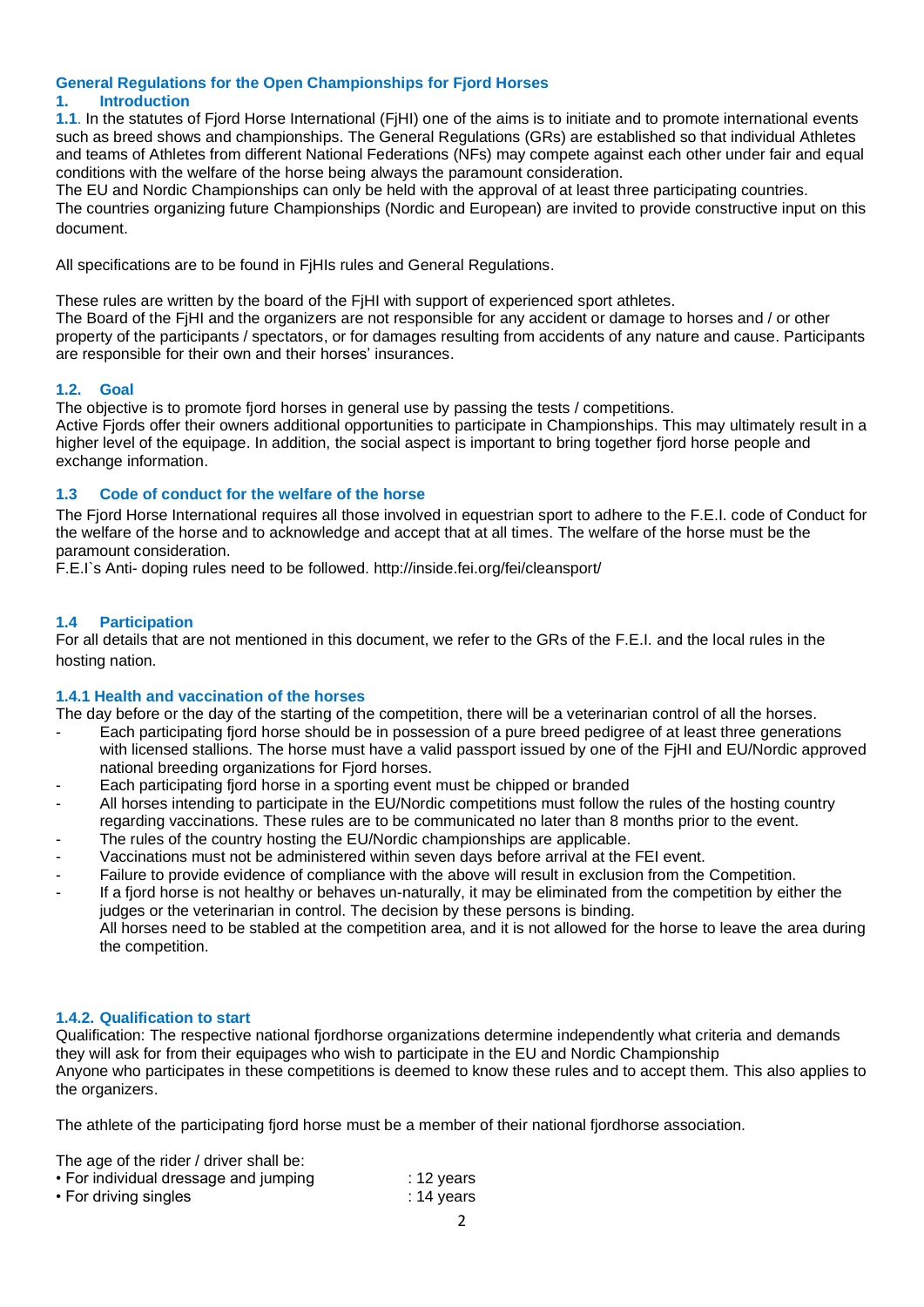• For driving pairs or four-in-hand : 18 years

Last junior year **in the year of the 18th birthday** : the year of the 18th birthday

Riders or drivers that may present a danger to their horses, other persons, themselves, or the environment should be excluded by the judges

Participants are responsible for starting in the right class.

An Athlete can compete with more than one horse in a competition, but only one horse can compete in the finals.

Registration fee for an event will be set by the organizers of that event.

Registration fees remain payable if the horse is withdrawn from participating after the closing date of application.

Fjords horses may participate if they have reached the minimum age of 6 years

With 2 or more young entrants in the championships, a junior branch will be arranged with own championship classes. At least 2 countries have to be represented in the competition, in order for the junior championship to be held If less than 2 junior entrants, the juniors will compete with the seniors at junior level.

Identification number: Each horse keeps the same identification number throughout the event. It is the Athlete that has to bring this number. It is compulsory that this number be worn by the horse while actively competing and at any time while working in the exercise and schooling areas or being hand walked (from the time of their arrival until the end of the event) so that they can be identified by all officials including the Stewards.

#### **1.4.3. The use of the fjordhorses**

When participating in an event fjordhorses may be used in more than one course/test.

The horses may not compete in more than 2 competitions in one day. If the horse participates in cross country (the three driving disciplines: dressage, concourse & marathon) it is not allowed in any further part of the event competition.

One horse can have a maximum of 7 entries

#### **1.4.4. Elimination/exclusion:**

a) Horses that withdraw from a class within a championship, has the right to start the remaining classes and to be included in these classes, but cannot be included in the championship

b) Horses that are eliminated by veterinary conditions or otherwise excluded from a class, are excluded from the entire championship. For horses that are eliminated by other reasons, the president judge determines whether the horse can enter the remaining classes. If allowed to enter, the horse should be included in the classes, but cannot be included in the championship

c) If an eliminated or excluded horse enters with more than one athlete, the president judge determines whether the elimination/exclusion should apply for all entries.

d) An equipage that is eliminated, has resigned or not achieved approved score in one or more classes, must not outrank an equipage who has completed all competitions in a summary, no matter the achieved competition points. Teams where one of the horses are eliminated, has resigned or not achieved approved result, must not outrank a team where all participants have completed all competitions in a summary, no matter the achieved competition points. An equipage that is excluded from a competition is excluded from the entire championship.

## **1.5 Equipment for horse and rider/driver**

Follows the rules of the hosting country. This must be communicated no later than 6 months prior to the competition about allowed equipment and other important parts from their national rules. The complete national rules are to be shared or linked so the contestants can read them when necessary.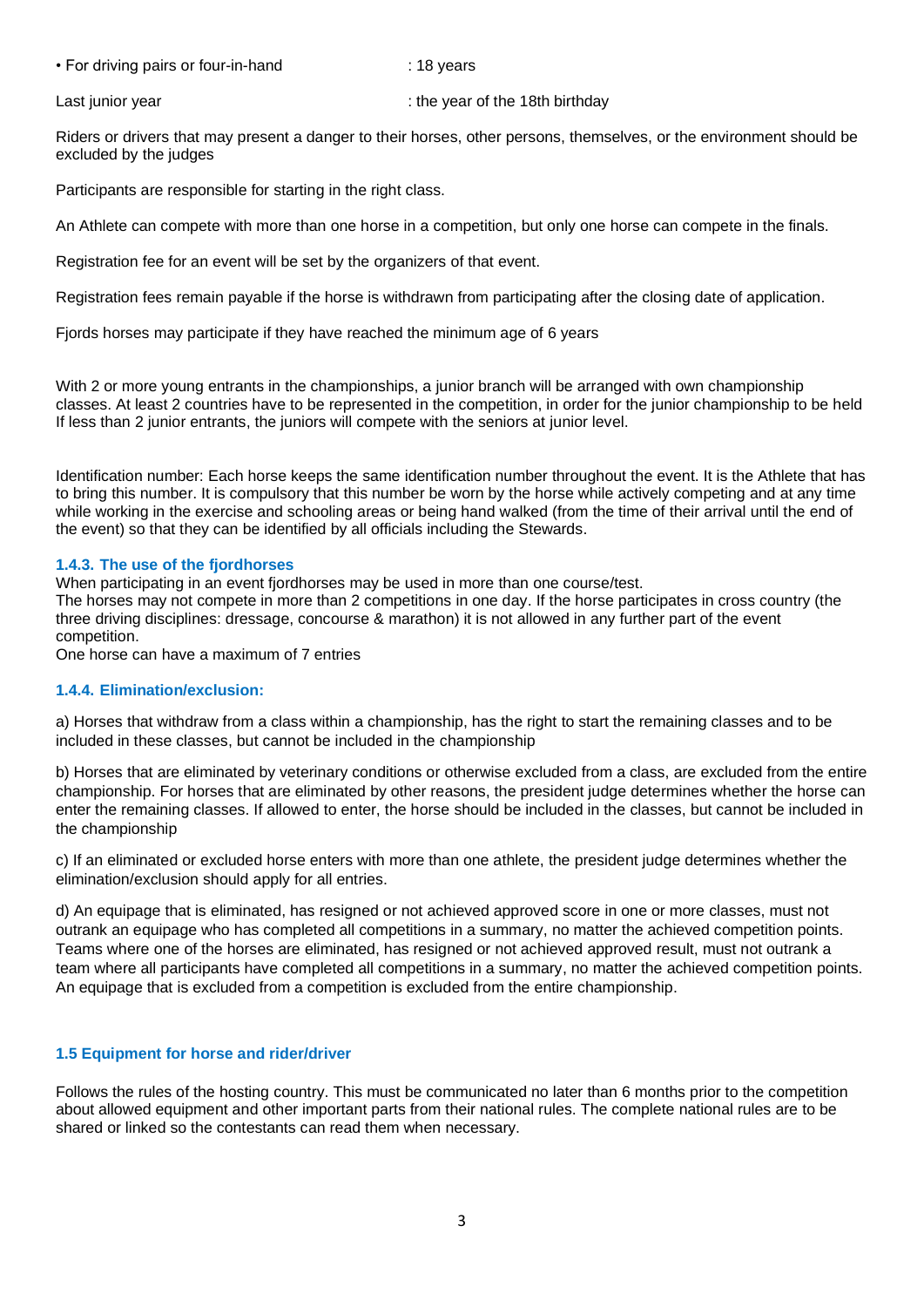# **2. Dressage**

## **2.1. Arena**

The organizer must give the athletes access to the arena before competition starts for training. Use of the arena other than during the performance and training hours will be punished by elimination from the test.

## **2.2. Test**

- Outside Assistance: Any outside help by voice, signs, etc. is considered as illegal or unauthorized assistance to an athlete or to his horse and will result in elimination.

- The test will be ridden by memory

- If the rider leaves the dressage arena during the test, he/she will be eliminated. If all the four legs of the horse are on the wrong side of the rail, this is considered as leaving the arena and will result in elimination.

-Only the competing rider is allowed to warm up and train the horse from the time they arrive at the competition. An additional person can walk the horse on long reins.

- Sound of bell. After the sound of the bell, the Athlete must enter the arena at A within forty-five (45) seconds

# **There will be held 3 departments (over 3 days) in following tests at the EU championship:**

## **Junior**

Round 1 PRELIMINARY COMPETITION TEST A Children <https://inside.fei.org/system/files/Children%20Preliminary%20A%202022%20V2.pdf>

Round 2 PRELIMINARY COMPETITION TEST B Children <https://inside.fei.org/system/files/Children%20Preliminary%20B%202022%20V2.pdf>

Round 3 TEAM COMPETITION TEST Children <https://inside.fei.org/system/files/Children%20Team%202022%20V2.pdf>

# **Senior**

PRELIMINARY COMPETITION TEST Ponies <https://inside.fei.org/system/files/Pony%20Riders%20Preliminary%202022.pdf>

TEAM COMPETITION TEST Ponies <https://inside.fei.org/system/files/Pony%20Riders%20Team%202022.pdf>

INDIVIDUAL COMPETITION TEST Ponies <https://inside.fei.org/system/files/Pony%20Riders%20Individual%202022.pdf>

The equipage with the highest percent from all 3 departments is the winner. If more than one has the same percent, the equipage with the highest percent from last rounds wins.

All programs are on 20 x 60 m arenas and will be evaluated by 3 judges.

A separate prize ceremony will be held after each of the departments. The winner is the one with the highest percent. The number of placements follows the hosting country, but no less than 3 will be awarded at the final championship prize ceremony.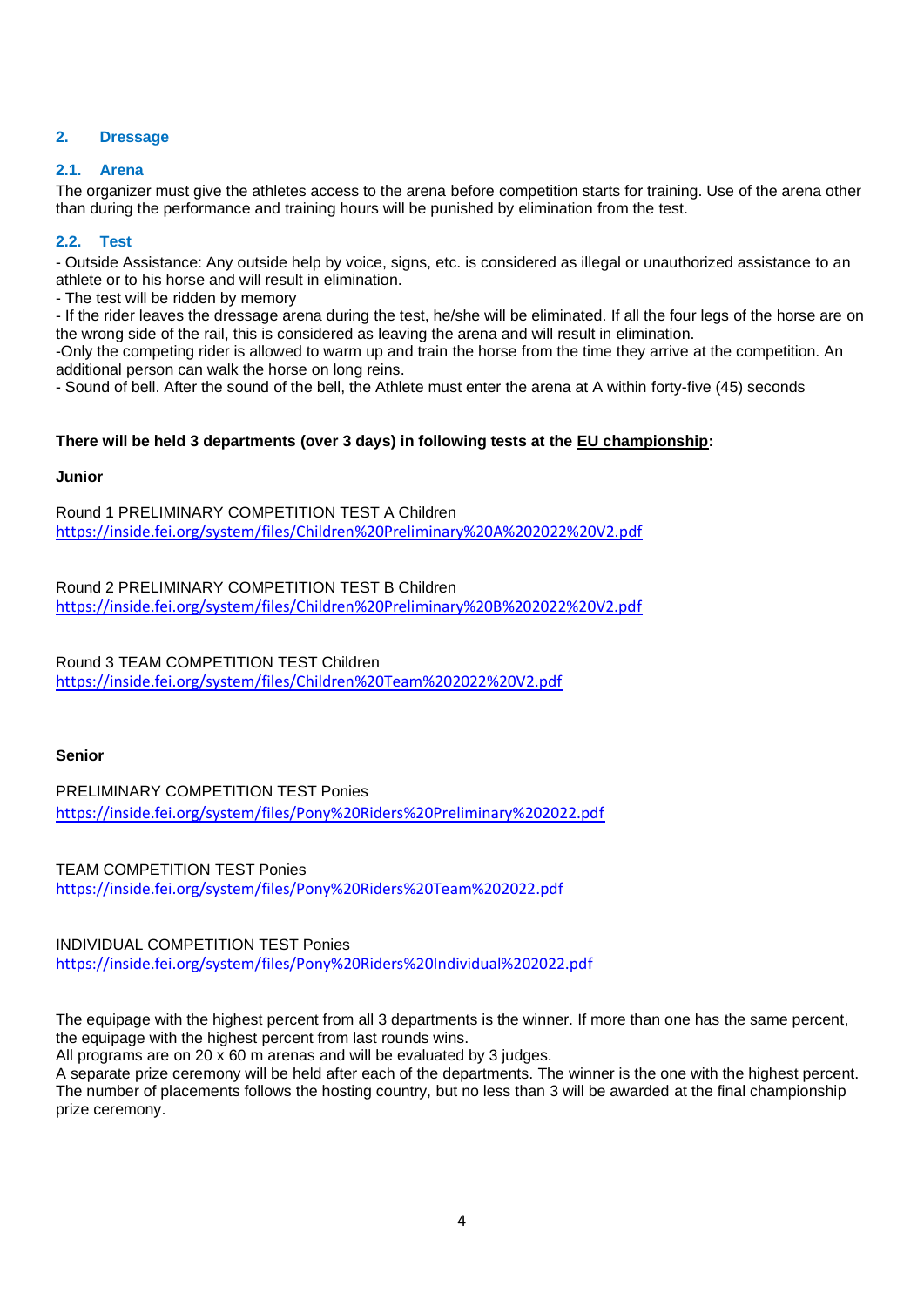## **There will be held 2 departments (over 2 days) in following tests at the Nordic championship:**

#### **Junior**

Round 1 PRELIMINARY COMPETITION TEST B Children <https://inside.fei.org/system/files/Children%20Preliminary%20B%202022%20V2.pdf>

Round 2 TEAM COMPETITION TEST Children <https://inside.fei.org/system/files/Children%20Team%202022%20V2.pdf>

#### **Senior**

Round 1. TEAM COMPETITION TEST Ponies <https://inside.fei.org/system/files/Pony%20Riders%20Team%202022.pdf>

Round 2. INDIVIDUAL COMPETITION TEST Ponies <https://inside.fei.org/system/files/Pony%20Riders%20Individual%202022.pdf>

The equipage with the highest percent from the 2 departments is the winner. If more than one has the same percent, the equipage with the highest percent from last rounds wins.

All programs are on 20 x 60 m arenas and will be evaluated by 3 judges.

A separate prize ceremony will be held after each of the departments. The winner is the one with the highest percent. The number of placements follows the hosting country, but no less than 3 will be awarded at the final championship prize ceremony.

## **3. Showjumping**

## **3.1 Arena**

The organizer must give the athletes access to the arena for certain training hours before the competition starts. Use of the arena other than during the performance and training hours will be punished by elimination from the test.

#### **3.2. The course**

The course should be built to fit the fjordhorse stride. Pony categori 1 should be followed.

#### **3.3 Faults**

Faults are penalised with Penalty points or by Elimination/exclusion according to the rules of the hosting country.

#### **3.4. General provisions jumping courses**

The course starts by passing the starting line and ends by passing the finish line. Both in the correct direction. Any outside help by voice, signs, etc. is considered as illegal or unauthorized assistance to an athlete or to his horse and will result in elimination.

#### **3.5. Time and speed**

The time of the course, included in seconds and tenths of seconds, is the amount of time a participant needs for riding the course, plus time for corrections if applicable.

The time starts exactly at the moment the rider on horseback passes the starting line in the right direction, after the bell has rung or the signal is given. The time runs through until the time the participant on horseback after jumping the last fence passes the finish line in the right direction.

The time allowed, and time limit, are indicated on the course drawing with the number of fences and combinations, and speed, length, height.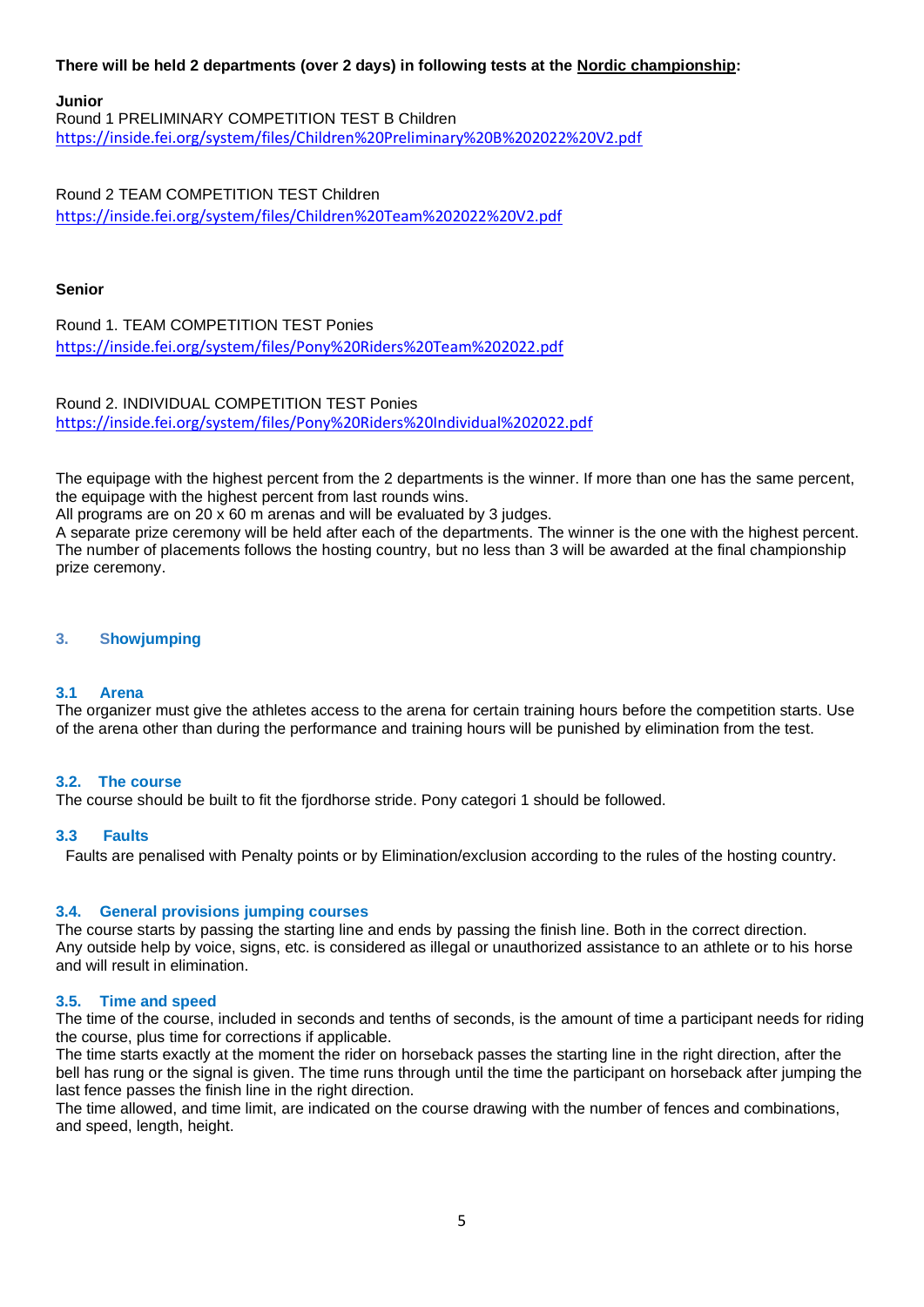#### **3.6 Drawing of the jumping course**

The course plan should accurately detail all aspects of the course and shall be available on Equipe. All obstacles must be numbered in the order in which they are to be jumped. Combination-obstacles have only one number. This number can be repeated in each section (e.g. 7A, 7B)

#### **3.7 Level:**

#### **There will be held 3 departments (over 3 days) in the following method and heights at the EU Championship:**

**Junior** 

Department 1: 70 cm – 274.2.5 with 11 jumps Department 2:  $80 \text{ cm} - 274.2.5 \text{ with } 12 \text{ jumps}$ Department 3: 80 cm – 274.2.5 with 12 jumps

#### **Senior**

Department 1: 80 cm – 274.2.5with 11 jumps Department 2: 90 cm – 274.2.5 with 12 jumps Department 3: 90 cm - 274.2.5 with 12 jumps

In 274.2.5 (( [https://inside.fei.org/sites/default/files/Jumping\\_Rules\\_2020\\_clean.pdf](https://inside.fei.org/sites/default/files/Jumping_Rules_2020_clean.pdf)) the equipage rides 2 phases. All equipages are allowed to ride both phases, also if they get penalties in first phase (though not if the equipage gets eliminated in first phase). The equipage with lowest penalties after both phases is the winner. Equipages with same penalties, is placed according to the time in second phase.

There will be 1 double combinations in second departments. In third department there can be a double combination in both phases. There can be plastic mat (blue "plastic water") in second and third department. No open water is allowed. Double combinations need to be "open" without filling.

A separate prize ceremony will be held after each of the departments. The winner is the one with the lowest penalties. Equipages with same penalties, is placed according to the time in second phase. The number of placements follows the hosting country, but no less than 3 will be awarded.

The overall result, will be calculated by adding the penalties from all 3 rounds. If equipages have the same amount of penalties for 1th 2th and/or 3.th place, there will be a jump off against the clock with 6 jumps (on the last day of the competition (directly after department 3), and the equipage with lowest penalties and thereafter fastest time wins. Other placements follow the hosting countries rules of number of placements. If equipages have the same number of penalties, a jump off will take place, following the above rules. Remaining equipages is places according to penalties, and if equal, the fastest time from third departments second face, determines the placements

## **General information:**

The technical level and courses need to the same for Junior and Senior showjumping, in order for the Team competition to be fair. If the jumping arena is large, the welfare of the horses must be taken into account, and the whole arena is not to be used.

## **There will be held 2 departments (over 2 days) in the following method and heights at the Nordic Championship:**

#### **Department 1:**

#### **Junior:**

1. round 80 cm  $-8$  jumps 2. round 80 cm  $-8$  jumps

## **Senior:**

1. round 85 cm  $-8$  jumps 2. round  $85$  cm  $-8$  jumps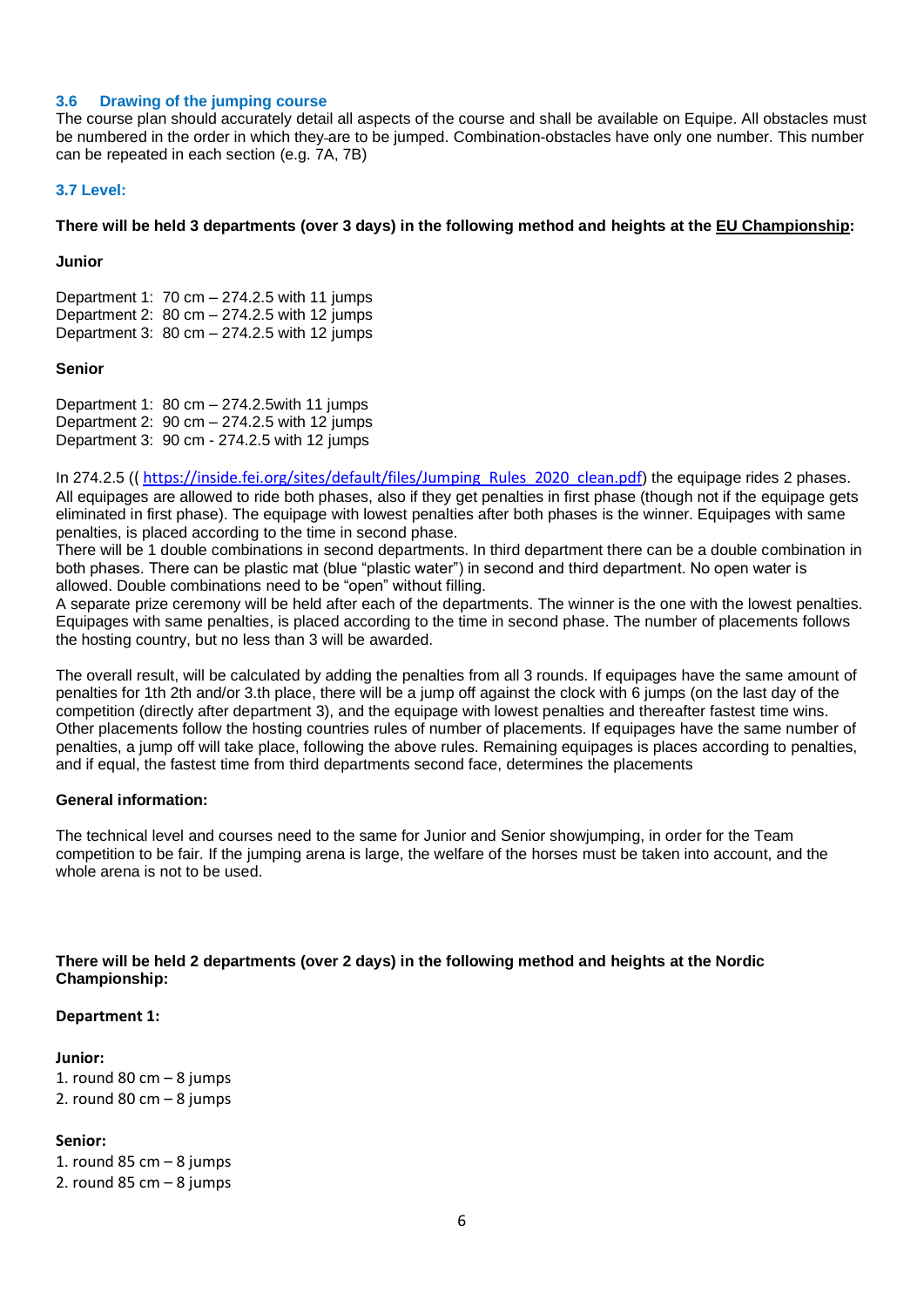No double combinations and plastic mat (blue "plastic water") in first department. There can be plastic mat (blue "plastic water") in second and third department. No open water is allowed. 8 jumps in both rounds.

Lots are drawn for the starting order for the 1st round (if possible, otherwise electronic drawing). The starting order in the 2nd round is such that the first starting is the equipage with the most faults from the 1st round. In the event of an equal number of faults, it is the time that is decisive. The winner of the 1st department is the one with the fewest faults in the 2 rounds. In the event of an even number of faults, the winner is the one with the fastest time in the 2 round.

#### **Department** 2 - **finals**:

#### **Junior:**

1. round 80 cm - 8 jumps 2. runde 80 cm  $-6$  jumps Jump off 80 cm – 6 jumps

Senior spring afvikling: 1. round 90 cm  $-8$  jumps 2. round 90 cm  $-6$  jumps Jump off 90 cm – 6 jumps

There will be 1 double combinations and plastic mat (blue "plastic water") in second department. No open water is allowed. Double combinations need to be "open" without filling. 8 jumps in first round and 6 in second round and jump off. If the jumping arena is large, the welfare of the horses must be taken into account, and the whole arena is not to be used.

The starting order in the 1st round is such that the first starter is the equipage with the most faults from the 1st department. In the event of an equal number of faults, the total time from the 1st departments 2 rounds is used to set the starting order. In the 2nd round, the starting order is such that the first starting is the equestrian with the most faults in total from the 1st department and final class 1st round. In the event of an equal number of faults, the equestrian with the fastest time in the first round of the final must start last. The winner of the 2nd department is the one with the fewest faults in the 2 rounds. In the event of an equal number of faults, the winner is the one with the total fastest time in the 2 rounds. Faults from all 4 rounds are added together. The winner is the one with the fewest faults. In the event of an equal number of faults to 1,2 and / or 3rd place, a jump off is made, where first faults and then time determine the placement in the championship.

#### **Other placements in the championship:**

In the case of equality for additional placements, it is the time from the 2nd departments last round that sets the placement order.

#### **General information:**

The technical level and courses needs to the same for Junior and Senior showjumping, in order for the Team competition to be fair. If the jumping arena is large, the welfare of the horses must be taken into account, and the whole arena is not to be used.

#### **4 Driving rules**

All fjord horses are regarded as ponies when calculating penalties.

#### **4.1. Arena**

Dressage : The size of the arena will be announced in the invitation and must be 40 x 80 meters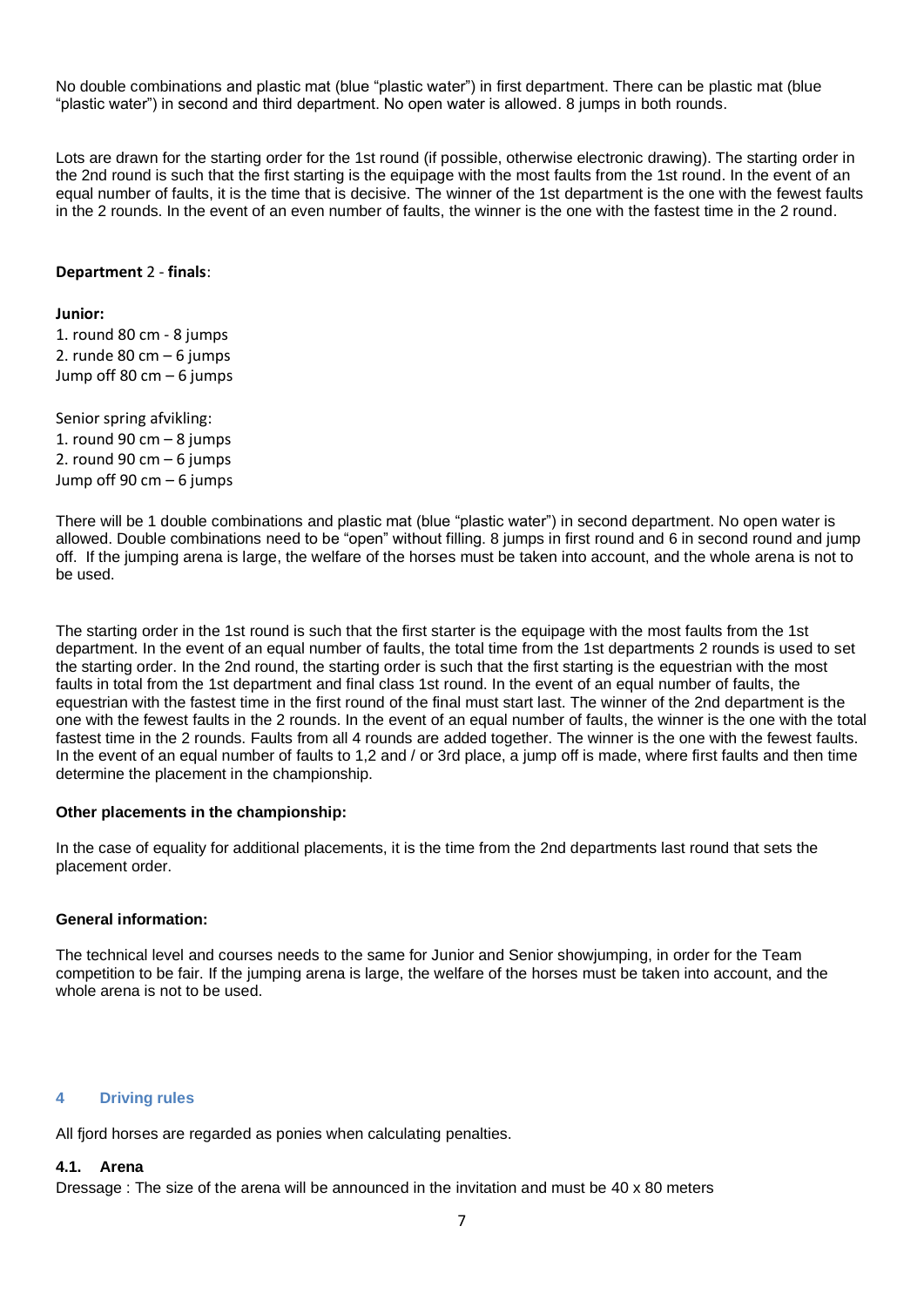Cones course : The size of the arena will be announced in the invitation and must be at least 30 x 60 meters

## **4.2. Grooms:**

All Classes: Athletes under the age of 18 years must be accompanied by a groom (s) of 18 years or older who is knowledgeable and experienced in Driving

Athletes of 18 years and above must be accompanied by a groom(s) of 14 years or older.

## **4.3. Assistance**

**Outside Assistance:** Any outside help by voice, signs, etc. is considered as illegal or unauthorized assistance to an Athlete or to his Horse.

## **4.4. Equipment**

**Table 10 : Carriages** 

| Dressage Carriages must comply with the following: |            |                    |            |  |  |  |
|----------------------------------------------------|------------|--------------------|------------|--|--|--|
| <b>Class</b>                                       | Wheels     | <b>Grooms</b>      | Min. Width |  |  |  |
| Pony Four-in-Hand                                  | 4          | 2 behind           | 158 cm     |  |  |  |
| Pony Pair                                          |            | 1 behind           | 138 cm     |  |  |  |
| Pony Single                                        | $2$ or $4$ | 1 behind or beside | 138 cm     |  |  |  |

The same Carriage must be used for Dressage and Cones

# **Table 11: Marathon Carriages must comply with the following:**

|   |        | <b>Grooms</b>            | Min. Width       |
|---|--------|--------------------------|------------------|
| 4 | 600 kg | 2 behind                 | 125 cm           |
| 4 | 300 kg | 2 behind                 | $125 \text{ cm}$ |
| 4 | 350 kg | 1 behind                 | $125 \text{ cm}$ |
| 4 | 225 kg | 1 behind                 | 125 cm           |
| 4 | 150 kg | 1 behind                 | 125 cm           |
| 4 | 90 kg  | 1 behind                 | 125 cm           |
|   |        | <b>Wheels Min Weight</b> |                  |

## **4.5. Tyres**

In all competitions carriages must be fitted with iron tyres, solid rubber tyres, pneumatic or air-filled tyres

## **4.6. Harness and whip**

The harness must be sound and well maintained. The whip should have such a length that the front horse can be reached from the drivers seat.

It is obligatory to have a whip in hand when driving a Marathon.

## **4.7. Judges :**

There should be at least two judges at the dressage driving

## **4.8. The test**

The driving test is driven by memory

1. The Final Classification for individuals is determined by adding together the penalties received in each Competition. The Athlete with the lowest number of penalties is the winner of the Event.

2. Athletes who are Eliminated or Disqualified or who Retire or Withdraw in any one of the Competitions cannot be included in the Final Classification. They will only be listed on the result sheet as: Eliminated (E), Disqualified (D), Retired (R), or Withdrawn (W).

3. If there is an equality of scores on completion of the three Competitions, the Athlete with the least number of penalties in Marathon will be classified above the others. If there is still an equality of points, the scores in Dressage will be the deciding factor.

## **4.9 Dress, safety and whips**

- In dressage the dress of Athletes and Grooms must conform to the style of the Carriage and harness used.
- Jackets or national dress, driving aprons, hats and gloves are obligatory for Athletes.
- Grooms must wear jackets or national dress, hats and gloves.
- The President of the Ground Jury may decide that: Jackets may be removed in excessively hot and humid weather; Jackets are not required in special circumstances; Wet weather clothing may be worn and aprons not required in wet weather.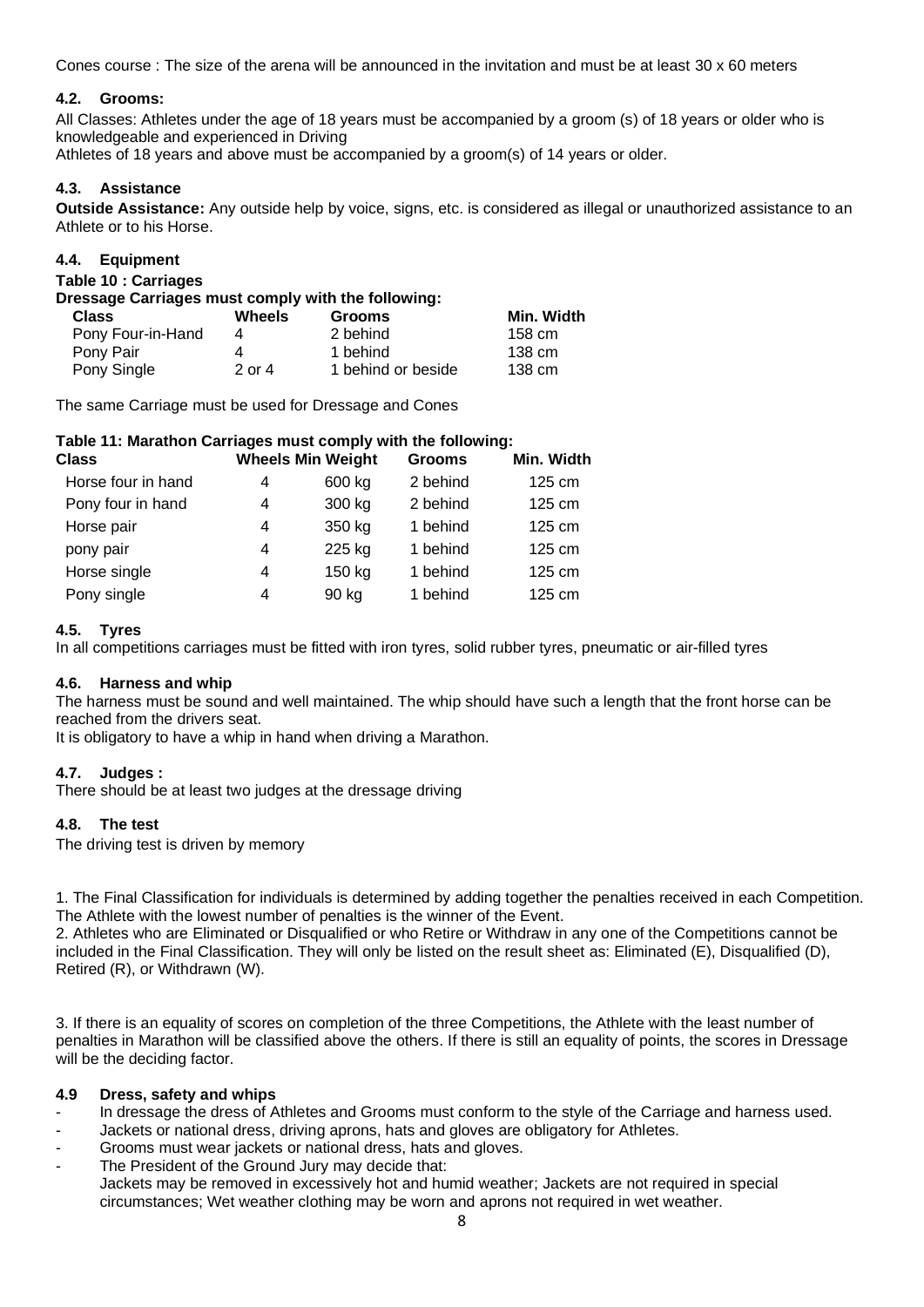Dress in Marathon: Less formal dress is acceptable in Marathon for the Athlete and Grooms. Shorts are not permitted.

- Athletes and Grooms must wear securely fastened Protective Headgear and a back protector in the Marathon. Infringement will incur Elimination.
- Dress for Juniors and Children At all times, whilst on a carriage, Children and Junior Athletes must wear a body protector and a securely fastened Protective Headgear. During Horse inspections, it is strongly recommended for Children and Juniors to wear securely fastened Protective Headgear.
- Whip for Dressage and Cones
- The Athlete must carry a whip of traditional style. The lash, which may be tied to the stick, must be capable of release, and must be long enough to reach all the Horses.
- An Athlete must enter the arena with a whip in hand or incur 10 penalty points.
- If an Athlete drops or puts down his whip, when in the arena, or if it is not held in the hand, he will incur 10 penalty points.
- The whip, if dropped, need not be replaced and the Athlete may finish without a whip.
- However the Groom may hand the Athlete a spare whip and without any further penalty. Whip for Marathon
- The whip can only be used by the Athlete. Failure to comply will incur 20 penalties.

## **4.10. Ranking and level**

## **Point System**

Example; ten; competitors; 3 placed riders:

| Placed points: | Additional points: Points total: |                |
|----------------|----------------------------------|----------------|
| Nr. 1: 10      | 3                                | 13             |
| Nr. 2: 9       | 2                                | 11             |
| Nr. 3: 8       | 1                                | 9              |
| Nr. 4: 7       | O                                | 7              |
| Nr. 5: 6       | 0                                | 6              |
| Nr. 6: 5       | 0                                | 5              |
| Nr. 7: 4       | 0                                | 4              |
| Nr. 8: 3       | 0                                | 3              |
| Nr. 9: 2       | O                                | $\overline{2}$ |
| Nr. 10:1       |                                  |                |
|                |                                  |                |

## **Driving: The following tests for the EU and Nordic Championship**

It will be possible to compete in single and pair driving. 4 equipages needs to be in each category in order to have 2 separate driving classes. Other vice single and pair driving will be held as one class.

## **Senior**

Dressage: FEI Driven Dressage – Senior - Test 3\* A HP on 40 x 80 m arena [https://inside.fei.org/system/files/Dressage\\_test\\_2019\\_Senior\\_Test\\_3\\_A\\_HP1-](https://inside.fei.org/system/files/Dressage_test_2019_Senior_Test_3_A_HP1-CAI3.pdf?fbclid=IwAR2zgi5Ow28f6wxUISLVBZI96y3DsrF-qjfrZK4Oc2ikHW9lvRxTdPDwspw) [CAI3.pdf?fbclid=IwAR2zgi5Ow28f6wxUISLVBZI96y3DsrF-qjfrZK4Oc2ikHW9lvRxTdPDwspw](https://inside.fei.org/system/files/Dressage_test_2019_Senior_Test_3_A_HP1-CAI3.pdf?fbclid=IwAR2zgi5Ow28f6wxUISLVBZI96y3DsrF-qjfrZK4Oc2ikHW9lvRxTdPDwspw)

Track sketches:

[https://danskkoereforbund.dk/zakobo/upload/filemanager/Konkurrencek%C3%B8rsel/children%2C\\_junior%2C\\_young](https://danskkoereforbund.dk/zakobo/upload/filemanager/Konkurrencek%C3%B8rsel/children%2C_junior%2C_young_drivers_Dressurprogrammer/YD%203%20A%20HP1-2%20(skitse).pdf?fbclid=IwAR30H7VhPhPLdmuDY82AT0bPW-_Z5ctQ-TH2kP-OGF1iKbi-7Bw6U3m3nqs) drivers\_Dressurprogrammer/YD%203%20A%20HP1-[2%20\(skitse\).pdf?fbclid=IwAR30H7VhPhPLdmuDY82AT0bPW-\\_Z5ctQ-TH2kP-OGF1iKbi-7Bw6U3m3nqs](https://danskkoereforbund.dk/zakobo/upload/filemanager/Konkurrencek%C3%B8rsel/children%2C_junior%2C_young_drivers_Dressurprogrammer/YD%203%20A%20HP1-2%20(skitse).pdf?fbclid=IwAR30H7VhPhPLdmuDY82AT0bPW-_Z5ctQ-TH2kP-OGF1iKbi-7Bw6U3m3nqs)

Marathon – 6 obstacles (4 obstacles, and 2 will be used 2 times in competition) with max 6 gates pr. Obstacles, Asection min 4/max 6 km speed 14 km/t, B-section min 6/max 8 km speed 12 km/t.

Cones width + 20 cm, speed 250 m/min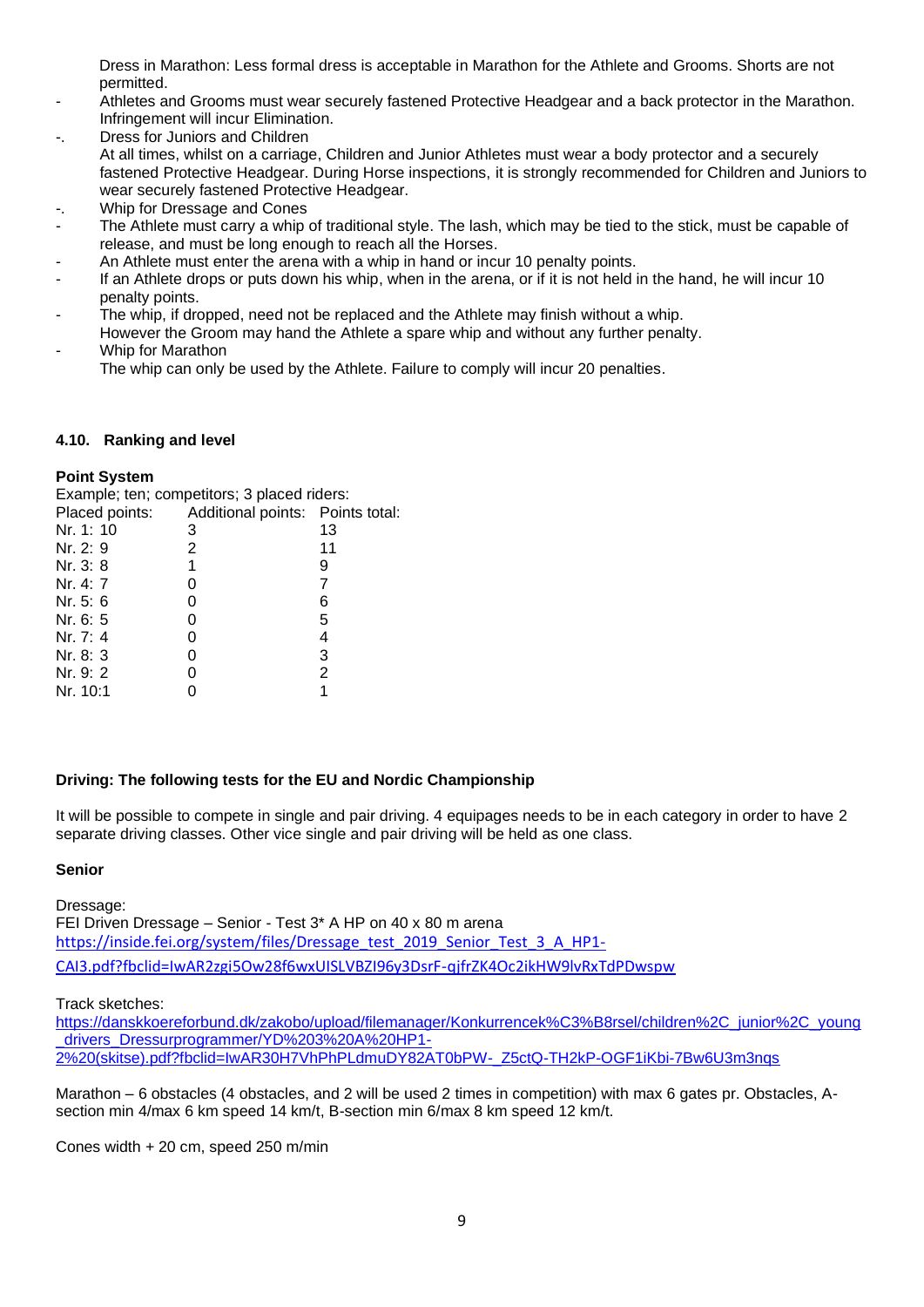# **Junior**

Dressage: 3A on 40 x 80 arena <https://www.fjordhest.dk/wp-content/uploads/2022/01/Driven-dressage-test-3a-schedule-English.pdf>

Track sketches:

[https://danskkoereforbund.dk/zakobo/upload/filemanager/Konkurrencek%C3%B8rsel/Derby\\_dressurprogrammer/3](https://danskkoereforbund.dk/zakobo/upload/filemanager/Konkurrencek%C3%B8rsel/Derby_dressurprogrammer/3A_Skitse.pdf) [A\\_Skitse.pdf](https://danskkoereforbund.dk/zakobo/upload/filemanager/Konkurrencek%C3%B8rsel/Derby_dressurprogrammer/3A_Skitse.pdf)

Marathon – 4 obstacles (3 obstacles, will be used 2 times in competition) with max 6 gates pr. Obstacles, Asection min 3/max 5 km speed 14 km/t, B-section min 3/max 5 km speed 12 km/t.

Cones carriage width + 25 cm, speed 220 m/min

If there are less than 2 junior participants in driving (and less than 2 different countries), the junior/senior will compete again each other, and the juniors will drive the senior marathon/cones.

# **5 Allround: The following method and heights at the EU and Nordic Championship**

## **5.1 Junior:**

Dressage -PRELIMINARY COMPETITION TEST B Children <https://inside.fei.org/system/files/Children%20Preliminary%20B%202022%20V2.pdf>

Showjumping – 75 cm, without combinations and plastic water mats. (See the above description of method 274.2.5 under showjumping). The technical level should be lower, than the one for Showjumping

Cones – Carriage width + 30 cm, 220 m/min

## **5.2 Senior:**

Dressage – TEAM COMPETITION TEST Children <https://inside.fei.org/system/files/Children%20Team%202022%20V2.pdf>

Showjumping – 80 cm, without combinations and plastic water mats. (See the above description of method 274.2.5 under showjumping).

The technical level should be lower, than the one for Showjumping

Cones – Carriage width + 25 cm, 220 m/min

## **General information:**

If there are less than 2 junior participants in Allround (and not 2 countries entered) the junior/senior will compete against each other but at a junior level.

All dressage programs are on 20 x 60 m arenas and will be evaluated by at least 2 judges

The results from the dressage, cones and showjumping are converted to points by the number of participants. No. 1 gets points equal to the number of entries, No. 2 gets points equal to the number of entries minus 1 and so on. If the same equipage performs all three branches, it is given 3 extra points. In addition, extra points are awarded to those placed in the class. The number of placed is ¼ of the number of starters. No. 1 gets additional points equal to the number of placed, No. 2 gets additional points equal to the number of placed minus 1 and so on. This gives 2 points difference in the total points for the placed, and 1-point difference for the unplaced. If equal placement, the points are shared.

If the same equipage performs all three branches, it is given 3 extra points

Example: 10 participants and 3 placed. Place: Participant Points, Placement Points, Total Points